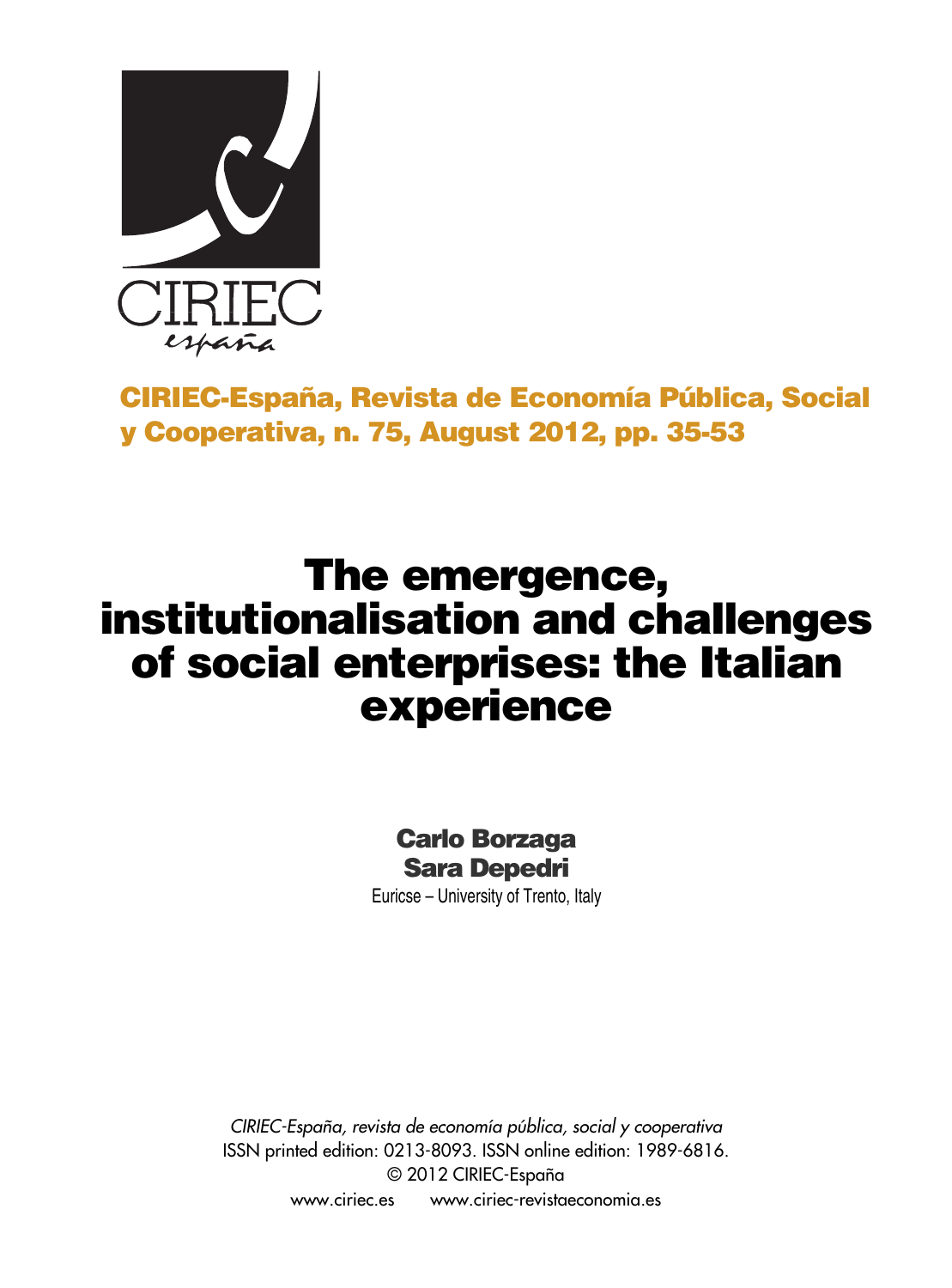# **The emergence, institutionalisation and challenges of social enterprises: the Italian experience**

### **Carlo Borzaga**

Professor at the Department of Economics, University of Trento, Italy

# **Sara Depedri**

Researcher, Euricse – University of Trento, Italy

# **ABSTRACT**

Italy is one of the few countries with a law on social cooperatives and a law on social enterprises. Even though both laws seem quite similar, their levels of success have been drastically different. The understanding of the different outcomes of the two laws can help in evaluating the process of institutionalisation amongst social enterprises. This is the main aim of the present paper that starts by describing the process of institutionalisation of social cooperatives. It follows presenting data on the diffusion of social cooperatives, especially through looking at the stocks of existing social cooperatives, their characteristics and their social and economic impact. It describes the main characteristics of the new law on social enterprises and introduces the first data on their diffusion. It explains the reasons of the different levels of success of social cooperatives and social enterprises in Italy. Finally, the paper concludes *with a brief discussion on the prospects and new challenges for social cooperatives and social enterprises.*

KEY WORDS: Social enterprises, Italy, emergence, social innovation, social cooperatives, institutionnalisation, laws.

ECONLIT DESCRIPTORS: P130, I310, L260.

**Reference**: BORZAGA, C. & DEPEDRI, S. (2012): "The emergence, institutionalisation and challenges of social enterprises: the Italian experience", *CIRIEC-España, Revista de Economía Pública, Social y Cooperativa*, 75, 35-53.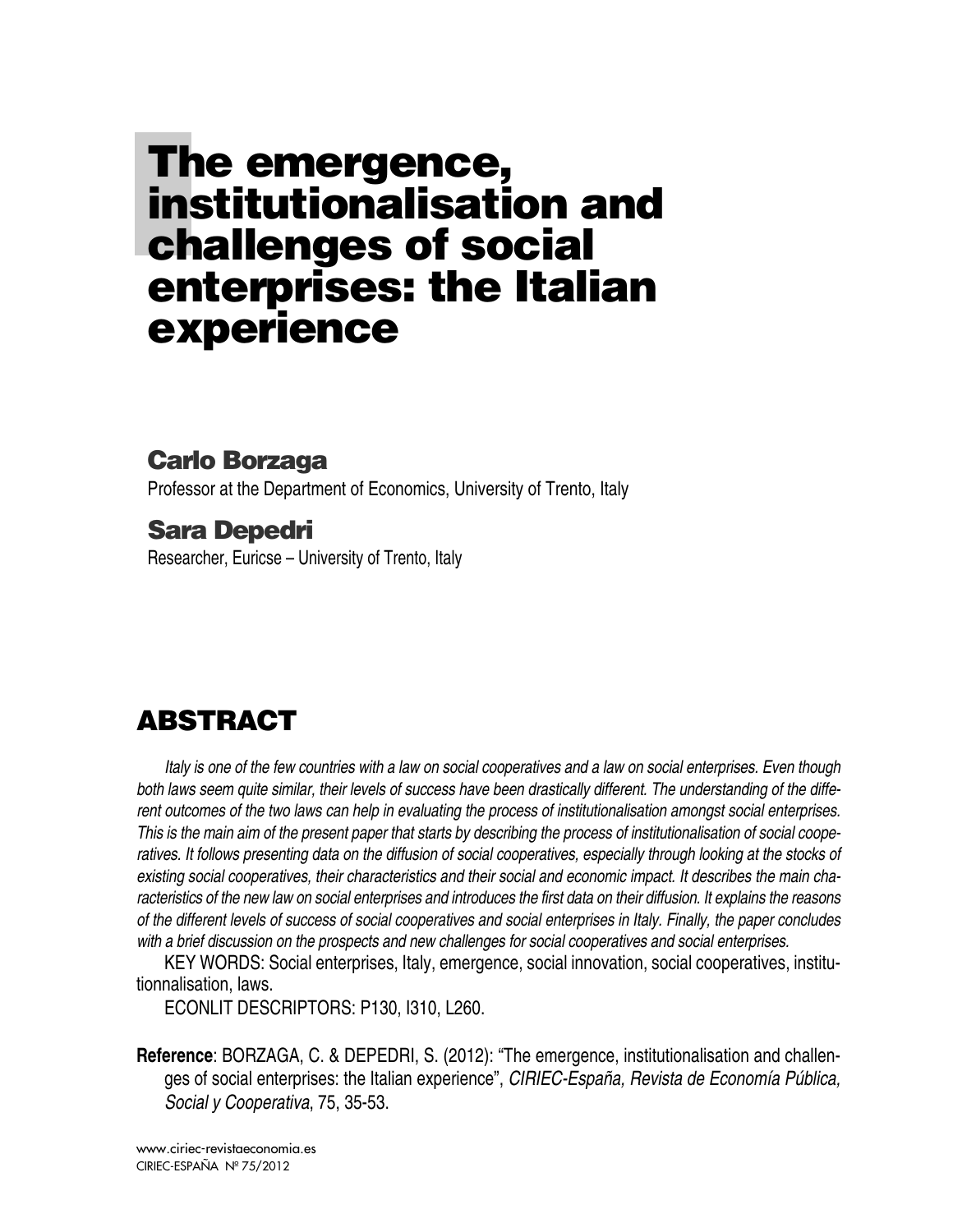## **El surgimiento, la institucionalización y los retos de las empresas sociales: la experiencia italiana**

**RESUMEN:** Italia se cuenta entre los pocos países que poseen una ley de cooperativas sociales y otra de empresas sociales. A pesar de su aparente similitud, han cosechado unos niveles de éxito radicalmente diferentes. Una comprensión de los distintos resultados de las dos leyes puede ayudarnos a evaluar el proceso de institucionalización entre las empresas sociales. Con este objetivo principal, en el presente trabajo empezamos por describir el proceso de institucionalización de las cooperativas sociales. A continuación presentamos datos sobre la difusión de éstas, centrándonos en el análisis de las cooperativas sociales existentes, sus características y su impacto social y económico. Describimos las principales características de la nueva ley de empresas sociales y presentamos los primeros datos sobre su difusión. Explicamos las razones de los distintos niveles de éxito de las cooperativas sociales y las empresas sociales en Italia. Finalmente, terminamos con una breve reflexión sobre las perspectivas y los nuevos retos que afrontan las cooperativas y empresas sociales.

**PALABRAS CLAVE:** Empresas sociales, Italia, surgimiento, innovación social, cooperativas sociales, institucionalización, legislación.

# **L'émergence, l'institutionnalisation et les défis des entreprises sociales : l'expérience italienne**

**RESUME** : L'Italie est l'un des quelques pays qui disposent d'une loi sur les coopératives sociales et d'une loi sur les entreprises sociales. Bien que ces deux lois semblent plutôt similaires, le niveau de leur succès a été radicalement différent. La compréhension des différents résultats des deux lois peut aider à évaluer le processus d'institutionnalisation au sein des entreprises sociales. C'est le but principal de ce papier qui commence en décrivant le processus d'institutionnalisation des coopératives sociales. Il poursuit en présentant des données sur la diffusion des coopératives sociales, en particulier en regardant les coopératives sociales existantes, leurs caractéristiques et leur impact social et économique. Il décrit les caractéristiques principales de la nouvelle loi sur les entreprises sociales et introduit les premières données sur leur diffusion. Il explique les raisons des différences de réussite des coopératives sociales et des entreprises sociales en Italie. Enfin, l'article conclut avec un bref examen des perspectives et des nouveaux défis pour les coopératives sociales et les entreprises sociales.

**MOTS CLÉ :** Entreprises sociales, Italie, émergence, innovation sociale, coopératives sociales, institutionnalisation, lois.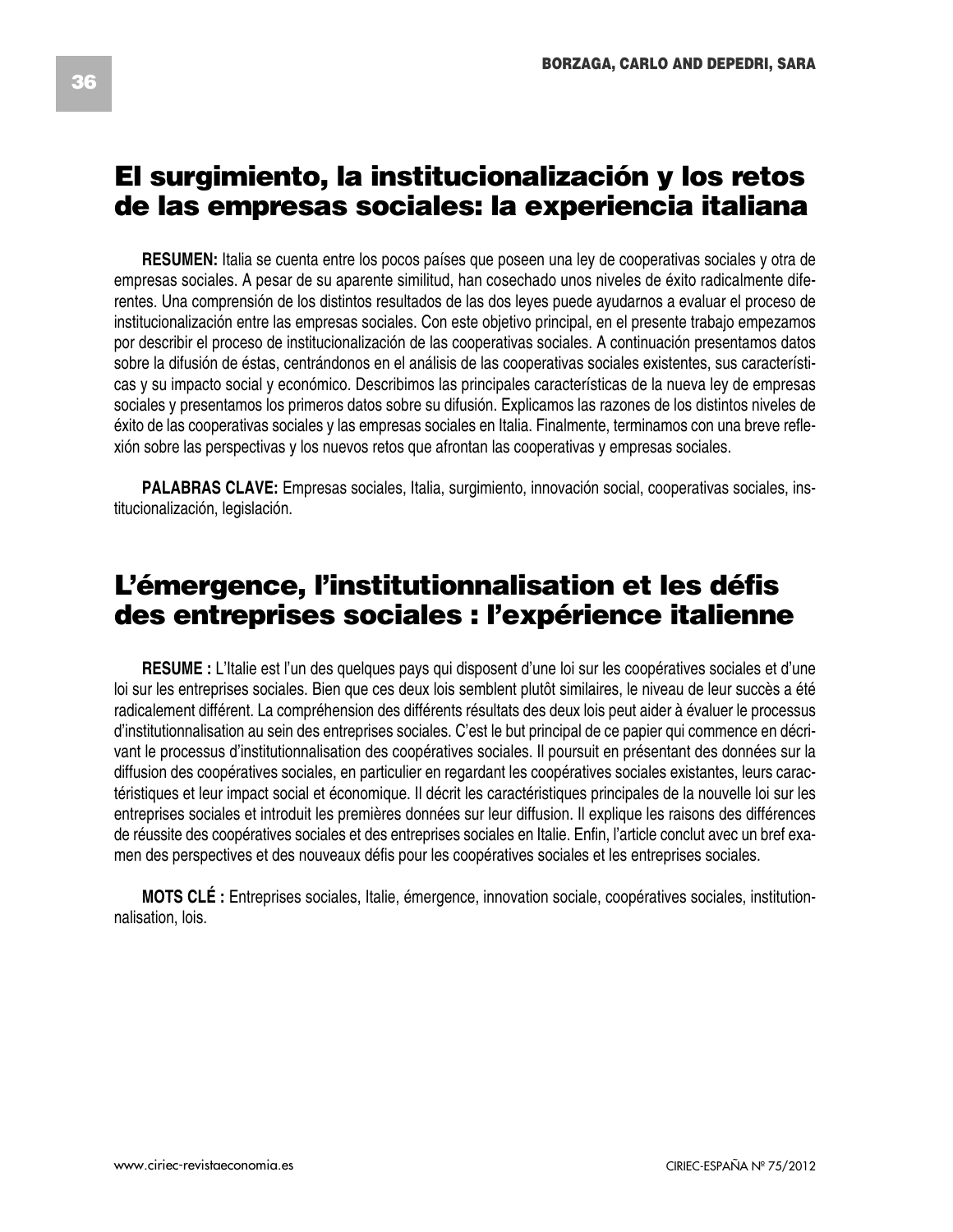# **1.- Introduction**

In the last 20 years, the concepts of 'social enterprise', 'social entrepreneurship' and 'social business' have been increasingly used not only by activists and scientists, but also by governments and international institutions<sup>1</sup>. These diverse concepts are commonly aimed at identifying and qualifying private entrepreneurial initiatives which, while deriving their resources not only from donations, but also from the sale of their services too, generate social benefits at the expense of profit. The approaches, however, diverge when moving from general definitions to the specific traits that are expected to characterise such organisations.

First, proponents diverge on the need for institutionalising new entrepreneurial forms within a specific legal framework. Therefore, two approaches emerge, the one willing to regulate social enterprises as a specific legal form, and the other preferring to leave the choice of the form to be adopted totally freely and at the discretion of founders. The former approach characterises European scholars, and has been followed by several European countries; the latter is mainly supported by Anglo-Saxon scholars. The difference between these two approaches is clear: When social enterprises adopt a social aim is through a totally voluntary choice, over time, the decision can also be reversible; while when the aim is institutionalised, the action of social enterprises is limited by constraints that guarantee the pursuit of social aims both in the short and long term. At the same time, among the proponents of the need for institutionalisation, some are in favour of adopting a unique, specific legal form, while others maintain that different legal forms should be used with identical aims and constraints.

The supporters of the choice of a unique legal form also diverge on the choice of the ownership structure to be preferred. Muhammad Yunus claims that the best legal form is the joint stock company. The only requirement should be the total constraint on profit distribution<sup>2</sup>. In contrast, others support the cooperative form as the most consistent for building social enterprises. A third opinion is that social enterprises must be free to assume the legal form that the founders of the organisation want.

The alignment of these different approaches is becoming a condition for the consolidation of these new enterprises. Legislators willing to institutionalise the social enterprise in fact have three main scenarios to choose from: (i) to recognise social enterprises by adopting only one among the existing legal forms; (ii) to create a totally new legal form; and (iii) to define only the characteristics that identify the social enterprise by allowing all or part of already existing forms to assume the new status of social enterprise. What is the best choice when it comes to supporting the development of social enter-

<sup>1.-</sup> As an example of the adoption of these terminologies by international institutions, the European Commission delivered the communica*tion entitled 'Social Business Initiative' [COM(2011)682/2] in October 2011.*

<sup>2.-</sup> It is not clear, however, whether Yunus views this bond as the consequence of a voluntary choice by the social enterprise, or as a limi*tations imposed by law.*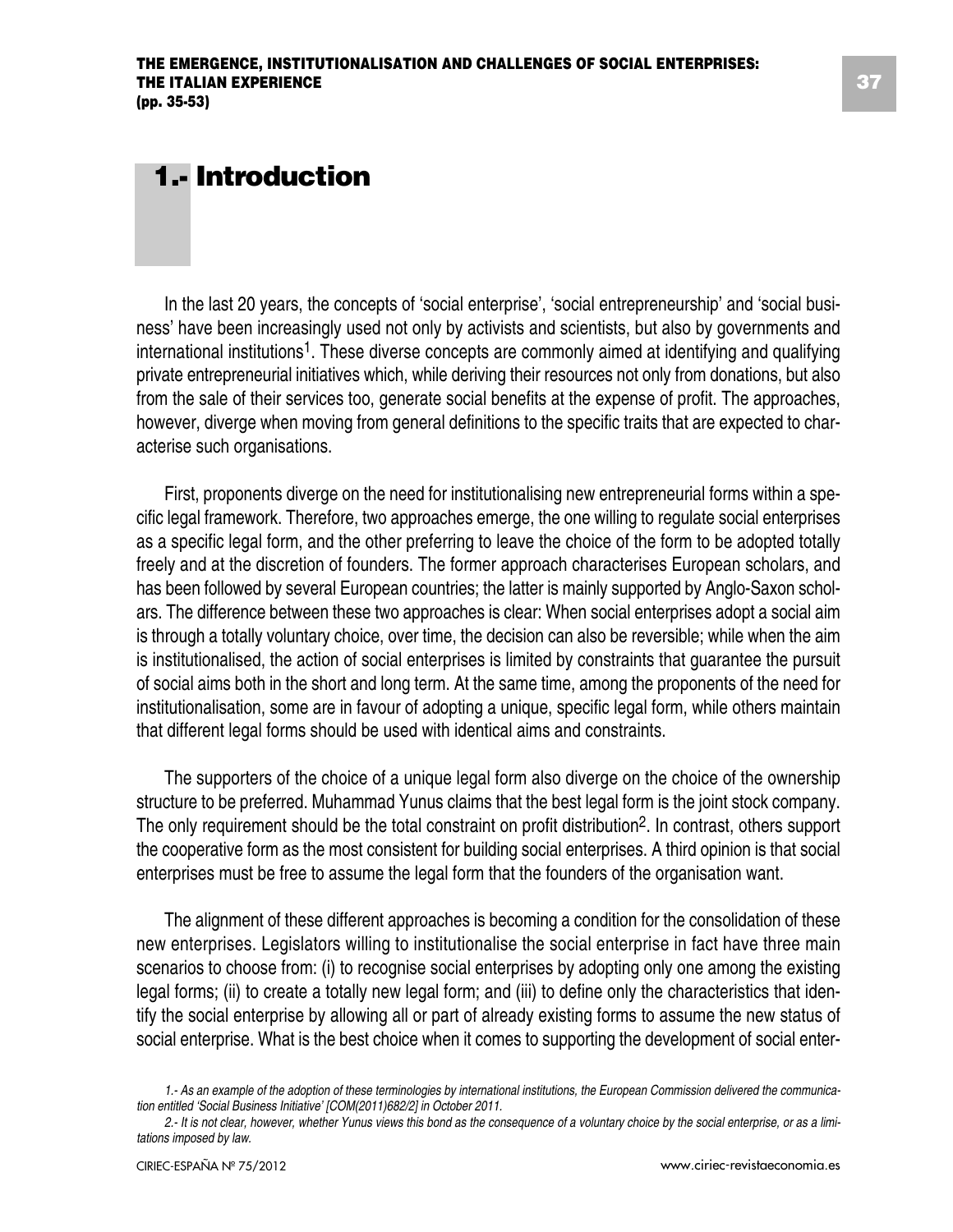prises? This question can be better answered by looking to previous experience, which shows that, until now, the most widespread choice has been to adapt the cooperative form by strengthening its social aim and its collective dimension.

Italy was one of the earliest countries to approve a law on social cooperatives, and did so by changing the existing law on cooperatives. In the following years, the number of social cooperatives grew dramatically. The success of this new entrepreneurial form was followed by an increasing debate on the opportunity to create social enterprises using other organisational types. Between 2005 and 2008, a new law came to be approved that defines the traits that noncooperative firms must have to qualify as social enterprises. However, even though the laws on social cooperatives and social enterprises seem quite similar, their levels of success have been drastically different. The understanding of the different outcomes of the two laws can help in evaluating the process of institutionalisation amongst social enterprises. This is the main aim of the present paper.

The paper starts by describing the process of institutionalisation of social cooperatives (section 2). The following sections present data on the diffusion of social cooperatives, especially through looking at the stocks of existing social cooperatives (section 3), their characteristics (section 4) and their social and economic impact (section 5). Section 6 describes the main characteristics of the new law on social enterprises and introduces the first data on their diffusion. Section 7 explains the reasons of the different levels of success of social cooperatives and social enterprises in Italy. The paper concludes with a brief discussion on the prospects and new challenges for social cooperatives and social enterprises.

# **2.- The emergence and institutionalisation of social cooperatives in Italy**

The story of the institutionalisation and diffusion of social enterprises in Italy can help to determine how to institutionalise social enterprises in general for two main reasons: (i) the extraordinary growth of the phenomenon and (ii) the approval of two different laws on social enterprises. Since the late 1970s, the provision of social services in Italy has been very limited and mainly delivered by public organisations; the Third Sector was underdeveloped in comparison with that of other countries (Borzaga, 2004). Over 25 years, a wide range of third-sector organisations were created to serve the needs of disadvantaged groups of people; thousands of voluntary organisations and associations, thousands of social cooperatives and hundreds of new foundations came into being as a result. This extraordinary growth is due not so much to the strengthening of already existing organisational typologies, predominantly foundations and religious organisations, as to the birth of completely new ones, largely as a result of the 'institutional creativity' of the promoters (Borzaga and Depedri, 2009). The most important of these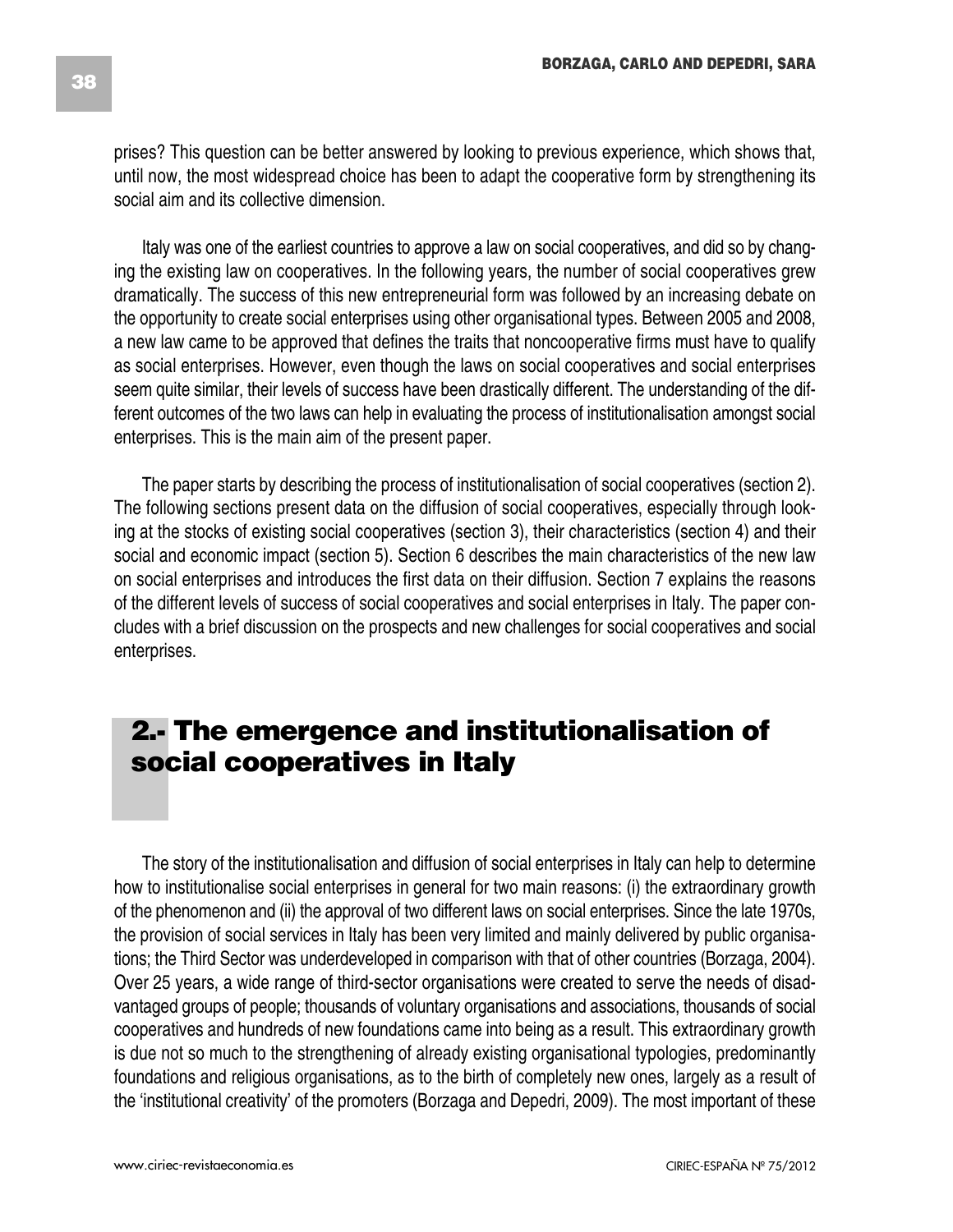innovative forms is the social cooperative. Initially, the cooperative form was spontaneously chosen by the promoters, since it simultaneously answered the need to adopt an entrepreneurial form and to pursue a social aim; moreover, it was constrained in its profit distribution due to the obligation to accumulate profits to locked assets. The 'new cooperatives' played a decisive role in driving the growth of the Third Sector: They engendered the supply of social services by answering the needs of the socially deprived young, the elderly, the disabled, drug addicts and the homeless. They also succeed in organising activities to integrate disadvantaged workers into the labour market.

Notwithstanding the increasing role of these new cooperatives, their development was not supported by an appropriate legal framework for a long time. The legislative panorama under which nonprofit organisations were operating was initially (and still is in some respects) quite complex. Until 1991, the Italian Civil Code, instituted in 1943, separated associations, foundations and committees (which were regulated by Book I of the Civil Code as ideal initiatives) from enterprises (which were regulated in Book V of Civil Code, including cooperatives). While the former had a public interest, but were not suited for production activity, the latter were designed only to pursue the private interests of the entrepreneur, or in the case of cooperatives, only or mainly the members. In order to acquire a legal personality, organisations needed to register in accordance with the conditions described under the code. From 1946, when the Italian Constitution recognised the social aim of all cooperatives, they were limited in the profit distribution both yearly and in case of dissolution of the cooperative (Borzaga, Laratta, and Depedri, 2010). These few dispositions were not completely consistent with the explicit pursuit of a social aim and with the production of social services that mainly benefitted non-members.

New regulations were needed to better define and institutionalise social cooperatives. This happened in 1991, when Law 381 on social cooperatives was enacted. The law established a new cooperative form aimed not at serving the interest of the members, but whose goal was *'to pursue the general interest of the community in promoting personal growth and in integrating people into society by providing social, welfare and educational services and carrying out different activities for the purposes of providing employment for disadvantaged people'* (Law 381/1991 art.1). The first innovation introduced by the law was therefore the opening of the cooperative form to social or general-interest aims.

The law distinguishes between social cooperatives supplying social, health and educational services (defined by law as type A social cooperatives) and social cooperatives integrating vulnerable persons into jobs (type B social cooperatives). The law establishes a clear distinction between the two types, since type B social cooperatives are not allowed to produce social services, but rather must be active in any sector other than social services. Moreover, they must have a clear occupational focus on disadvantaged workers, who must constitute at least 30% of their employees. In contrast, type A social cooperatives are instead required to only produce the services described above.

The law recognises other features of social cooperatives, by formalising the main traits which have come to social cooperatives in previous years (Borzaga and Depedri, forthcoming). First, there is their nature as collective organisations. In this sense, the cooperative form provides democratic participa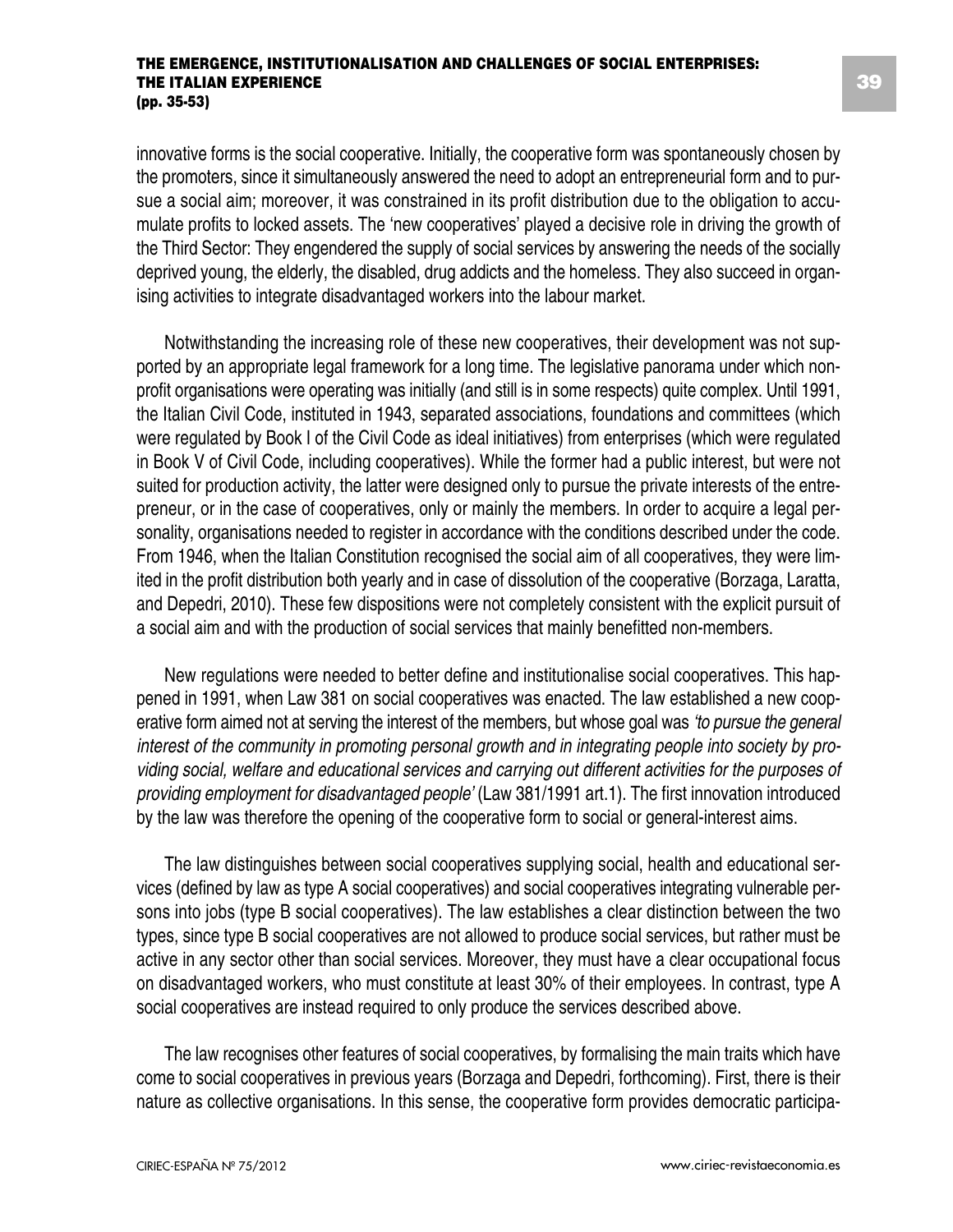tion and control by members, and the law allows social cooperatives to simultaneously include several categories of members in their ownership structures – from workers to users, from voluntary members to financing members, from individuals to legal entities. An important innovation was the possibility for social cooperatives to involve volunteers. While their activity must not be exclusively managed by voluntary workers and remunerated employees represent a key factor for the entrepreneurial activity of these organisations, social cooperatives are allowed to employ voluntary workers and most of them do so.

In comparison to other nonprofit organisations, social cooperatives are allowed to involve several classes of stakeholders in the decision-making process. An enlarged membership allows social cooperatives to grasp the real local demand for social services and ensure the prevalence of their social aims on the entrepreneurial and commercial dimension. Moreover, the law aligns social cooperatives with other cooperative forms when providing boundaries to profit distribution. Social cooperatives are allowed to profit, but a consistent part of the profits must be accumulated in asset locks. It is interesting to note that most social cooperatives spontaneously accumulate all their profits to reserves in order to increase their corporate assets.

Finally, law 381 states that cooperatives of both type A and B may stipulate contracts with public bodies for the delivery of services or work-integration activities. The law thus explicitly recognises an affinity of the mission of public bodies with that of social cooperatives, and while they must remain separate entities, it encourages collaboration between them. Although the government is explicitly considered a relevant partner for social cooperatives and a process of externalisation of social services from public bodies to social cooperatives is progressively characterising the welfare system, public authorities usually do not attain membership in social cooperatives, nor are they active in promoting social cooperatives. Rather, they continue to rise and develop as bottom-up and largely autonomous organisations.

# **3.- The evolution of social cooperatives**

There is clear information on the development of social cooperatives thanks to the data analysis. The number of social cooperatives increased from a little over 2,000 before the regulation of 1991 to nearly double (3,900 units) by 1996, reaching 7,363 in 2005 (data of the national institute of statistics – ISTAT). This evolution continued until at least 2008. This estimation can elaborated by using data from the Chambers of Commerce, which registered 13,938 social cooperatives in 2008, about 8,000 of these providing social services and 5,000 providing work integration (Carini, 2012). Therefore, about 20% of the social cooperatives that are currently active emerged before the law on social cooperatives

**40**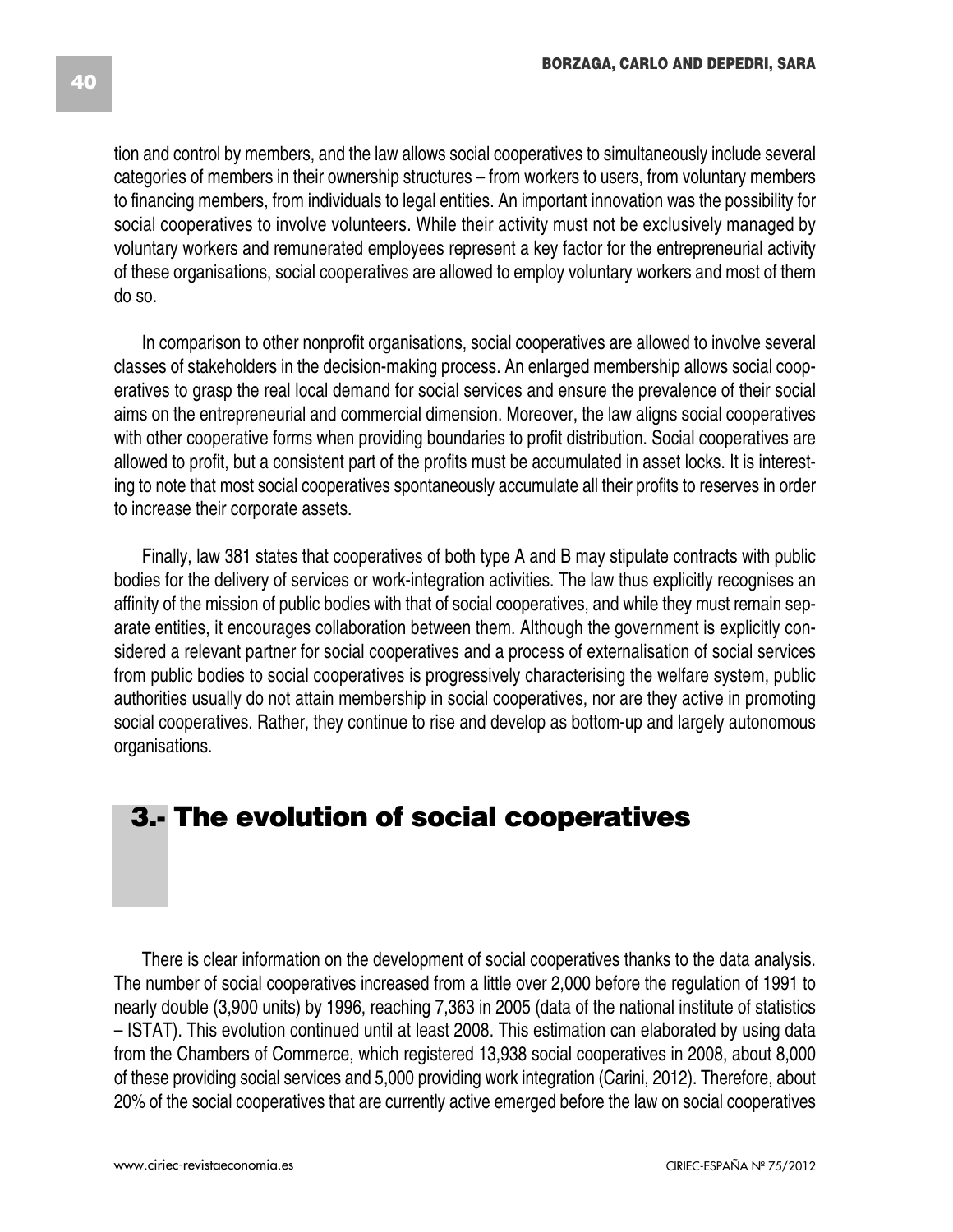in 1991, 36.7% were founded between 1993 and 2002, 35.9% between 2003 and 2007, and 7.6% in 2008, demonstrating their continuous growth (Table 1). However, the recent global financial crisis has also affected the growth of social cooperatives. In assessing Chamber of Commerce data, it emerges that social cooperatives increased by only 324 units in 2009 and 98 units in 2010; meanwhile, 31 fewer units were registered in 2011. This trend relates not only to the market crisis, but also to the fiscal policy of the government, which has decreased the resources transferred to the local authorities and largely used for the externalisation of social services to social cooperatives, as well as the changing strategies of some social cooperatives, which have sometimes merged in order to achieve economies of scale.

| Year of registration | No.    | %     |  |
|----------------------|--------|-------|--|
| Up to 1992           | 2,751  | 19.7  |  |
| 1993-1997            | 1,843  | 13.2  |  |
| 1998-2002            | 3,273  | 23.5  |  |
| 2003-2007            | 5,005  | 35.9  |  |
| 2008-2009            | 1,059  | 7.7   |  |
| Total                | 13,931 | 100.0 |  |

### **Table 1. Social cooperatives by year of registration**

SOURCE: Euricse Observatory.

Linked to the evolution of the stock of cooperatives is the increasing numbers of people involved. According to the ISTAT census, social cooperatives were employing more than 240,000 workers in 2005, while the Chambers of Commerce registered 317,000 employees in 2009, with an average of 23 employees per cooperative (meaning that 530 people are employed in a social cooperative per 100,000 inhabitants). Other than ordinary workers, social cooperatives also employ a huge number of volunteers (calculated to be more than 34,000 people in 2005); in 2005, B-type social cooperatives employed about 30,140 disadvantaged persons, while in 2008, the number had increased to more than 40,000.

### **Table 2. Social cooperatives: some data**

|                              | 2003              | 2005              | 2008              |
|------------------------------|-------------------|-------------------|-------------------|
| Number of social coops       | 5.515             | 7.363             | 13.928            |
| <b>Paid workforce</b>        | 189.134           | 244.233           | 317,000           |
| <b>Disadvantaged workers</b> | 23.587            | 30.141            | 40.000            |
| <b>Users</b>                 | 2.403.245         | 3,302,551         | 5,000,000         |
| <b>Total turnover</b>        | 4,826 million EUR | 6,381 million EUR | 9,000 million EUR |

SOURCE: ISTAT, 2003 and 2005; Euricse, 2011; Iris Network-Unioncamere, 2012.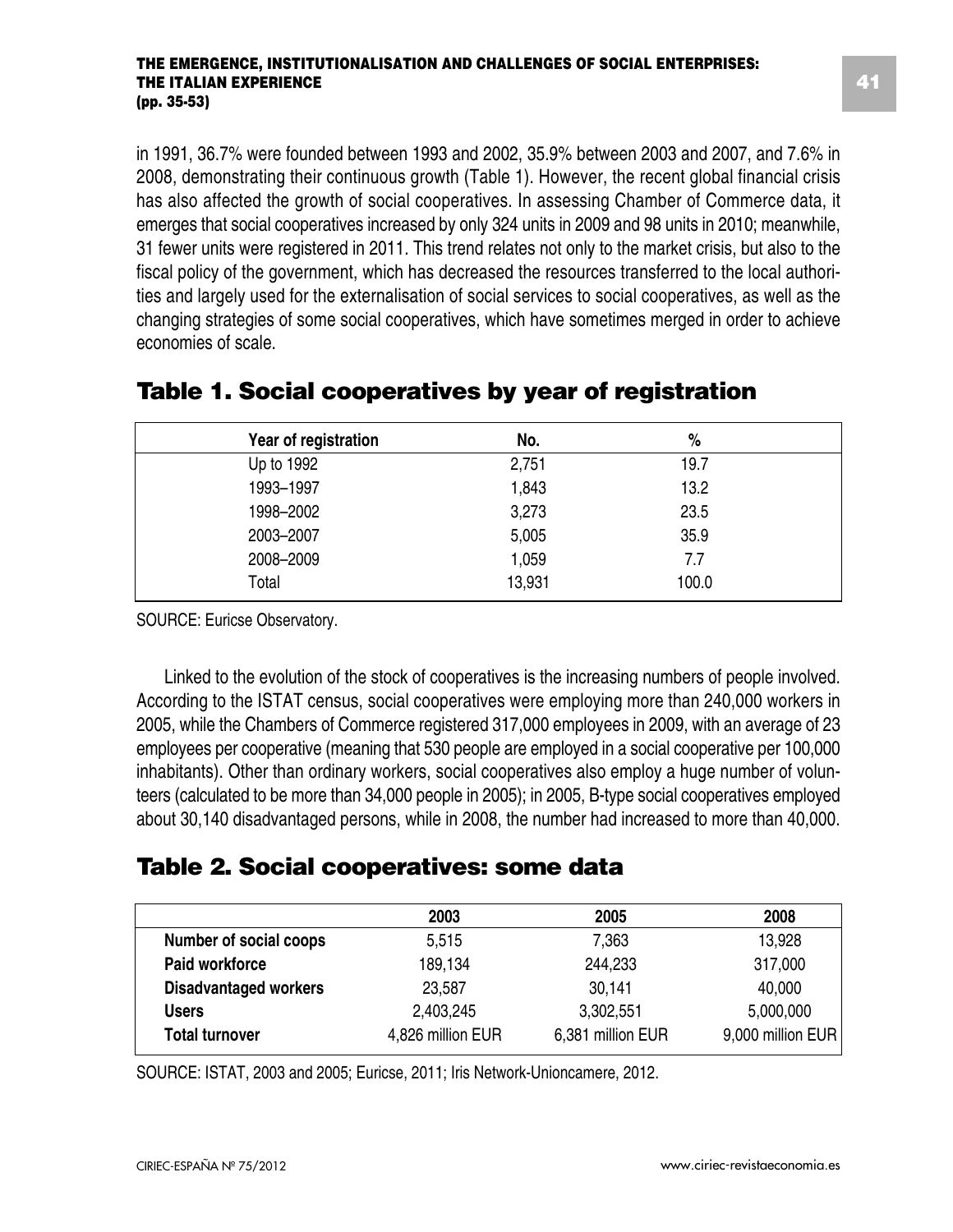received services from social cooperatives, mainly in terms of educational services for both ordinary scholars and disabled people (activities covered in total by 45% of A-type social cooperatives), homebased services and residential services for elderly people (services supplied by 37% and 36%, respectively, of A-type social cooperatives), recreation and entertainment services (32%), preschool education (22%) and healthcare services (23%). Most of users of A-type social cooperatives were therefore people aged under eighteen (including children and teenagers; 28.8%), other people in need (26.8%) and elderly people (21.8%).

### **Table 3. Service-providing social cooperatives: services supplied\***

| <b>Services</b>                          | Italy |
|------------------------------------------|-------|
| Home-based services for disabled people  | 37%   |
| Residential services for disabled people | 36%   |
| Recreation and entertainment services    | 32%   |
| Preschool educational services           | 22%   |
| Healthcare services                      | 23%   |

\*The sum of percentages is higher than 100% because cooperatives can supply more than one type of service. SOURCE: ISTAT, 2005.

The majority of the disadvantaged people employed by B-type social cooperatives were disabled people (46.3%), psychiatric patients (15.0%) and drug addicts (16.0%).

### **Table 4. Work-integration social cooperatives: disadvantaged people employed\***

| <b>Services</b>                     | Italy |
|-------------------------------------|-------|
| Integration of disabled people      | 46.3% |
| Integration of psychiatric patients | 15.0% |
| Integration of drug addicts         | 16.0% |
| Other                               | 22.7% |

\*The sum of percentages is higher than 100% because cooperatives can supply more than one type of service. SOURCE: ISTAT, 2005.

The total value of production generated by Italian social cooperatives in 2009 was about 9 billion Euros, with 26.5% of the social cooperatives having a value of production no higher than 250,000 Euros and 15% of social cooperatives of large size (value of production over 1 million Euros). Most revenues came from supplying services to public bodies (74% in A-type and 53% in B-type social cooperatives),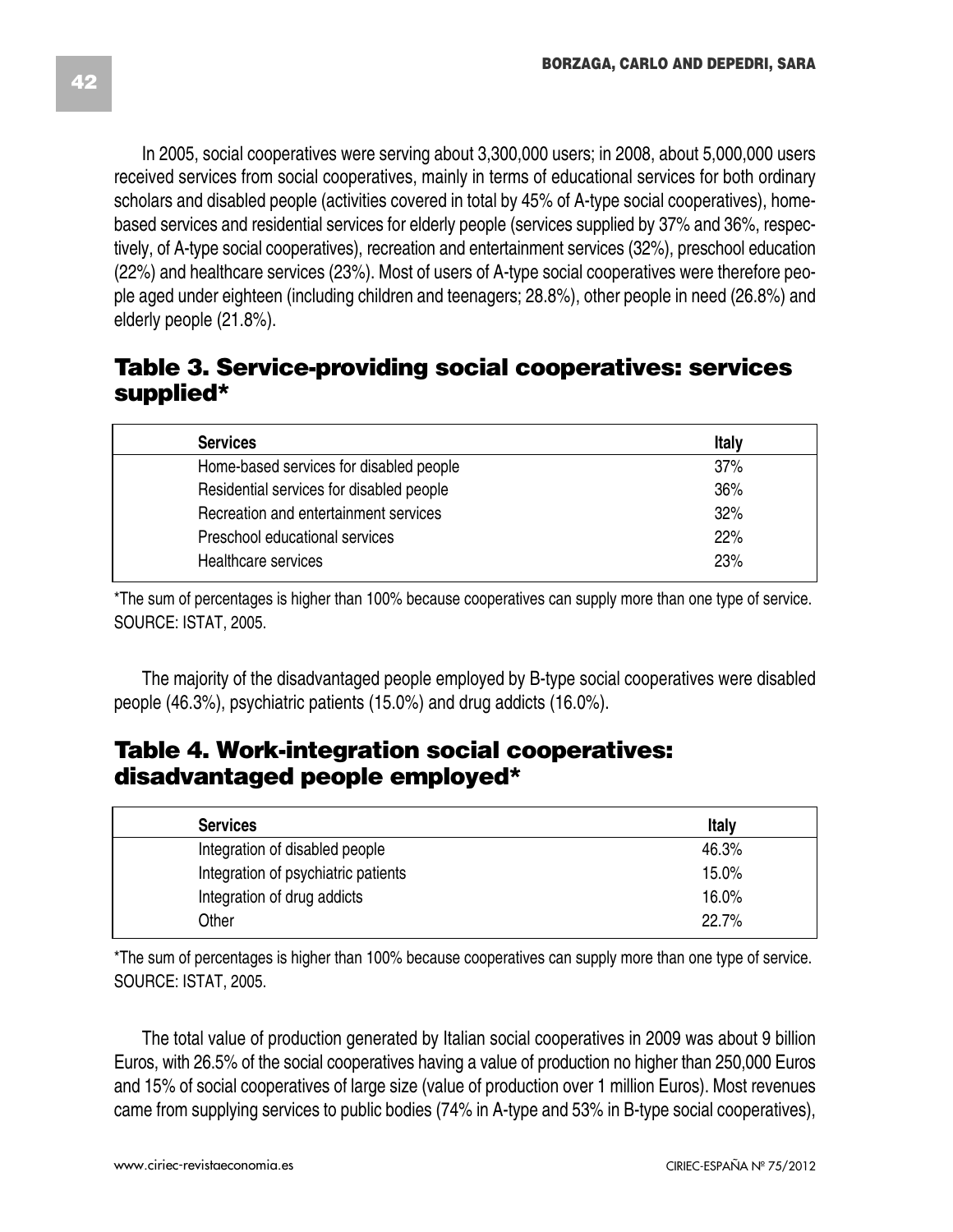but private revenues and the supply of goods and services to private firms increasing characterising social cooperatives, especially those focused on work integration (between 45% and 50% of their revenues come from private services) (Borzaga and Depedri, forthcoming). Social cooperatives' total assets, defined as the overall net amount that a business invests, was 7.2 billion Euros in 2009, although over 65% of the social cooperatives invested less than 250,000 Euros.

It is clear that social cooperatives represent a very important resource for Italy, and that their relevance in the social services provision has increased over time and has tended not to diminish, although it has been threatened by the recent economic crisis. From 2007 to 2011, the employment level thorough Italy decreased by 1.2%, while the number of employees in private enterprises has decreased of 2.3%; in contrast, the number of employees in social cooperatives increased by 17.3% (with a growth of 4.1% in 2011 alone) (Censis, 2012). The data presented are even more significant when considering the reduction in public resources registered during the last years and the stagnation in the number of social cooperatives.

Although the national census does not provide further information on social cooperatives, national investigations on representative samples of social cooperatives can shed additional light on the main traits of these organisations. For example, the Investigation on Italian Social Cooperatives (ICSI2007) collected data on 308 Italian social cooperatives and help to defining some of their main traits.

First, they pay a lot of attention to people involvement. Although the law does not oblige social cooperatives to be multi-stakeholder organisations, 69.7% of them involve diverse classes of stakeholders in their membership and one-third of them include workers, volunteers and other classes of stakeholders in the board of directors. As a second and strictly correlated characteristic, social cooperatives also tend to be involved in networks and collaborations with local institutions and the community. The ICSI2007 investigation shows that over 70% of social cooperatives collaborate with local institutions, citizens and representatives of the community in order to coordinate their interests and the activities, other than sharing needs and values; they also work with local public services to plan activities in 80% of cases.

Although most social cooperatives are autonomous organisations and invest in their growth, those involved in networks tend to innovate more in terms of their services (Fazzi, forthcoming), and multistakeholder governance generally results in a higher level of autonomy (64%, as compared to 43.3% of single-stakeholder organisations), higher volunteer involvement (86.7% have volunteers against 27.1% of single-stakeholder organisations) and higher agreement in accumulating profits to asset locks (98% of profits on average are accumulated to asset locks against 85% in single-stakeholder organisations) (Borzaga and Depedri, forthcoming). As a final consideration, it must be mentioned that 74% of social cooperatives interviewed were achieving profits in the period 2003–2006, and due to the legal boundaries, all of these profits were accumulated as locked assets, with a consequent increase in the stability of the organisation.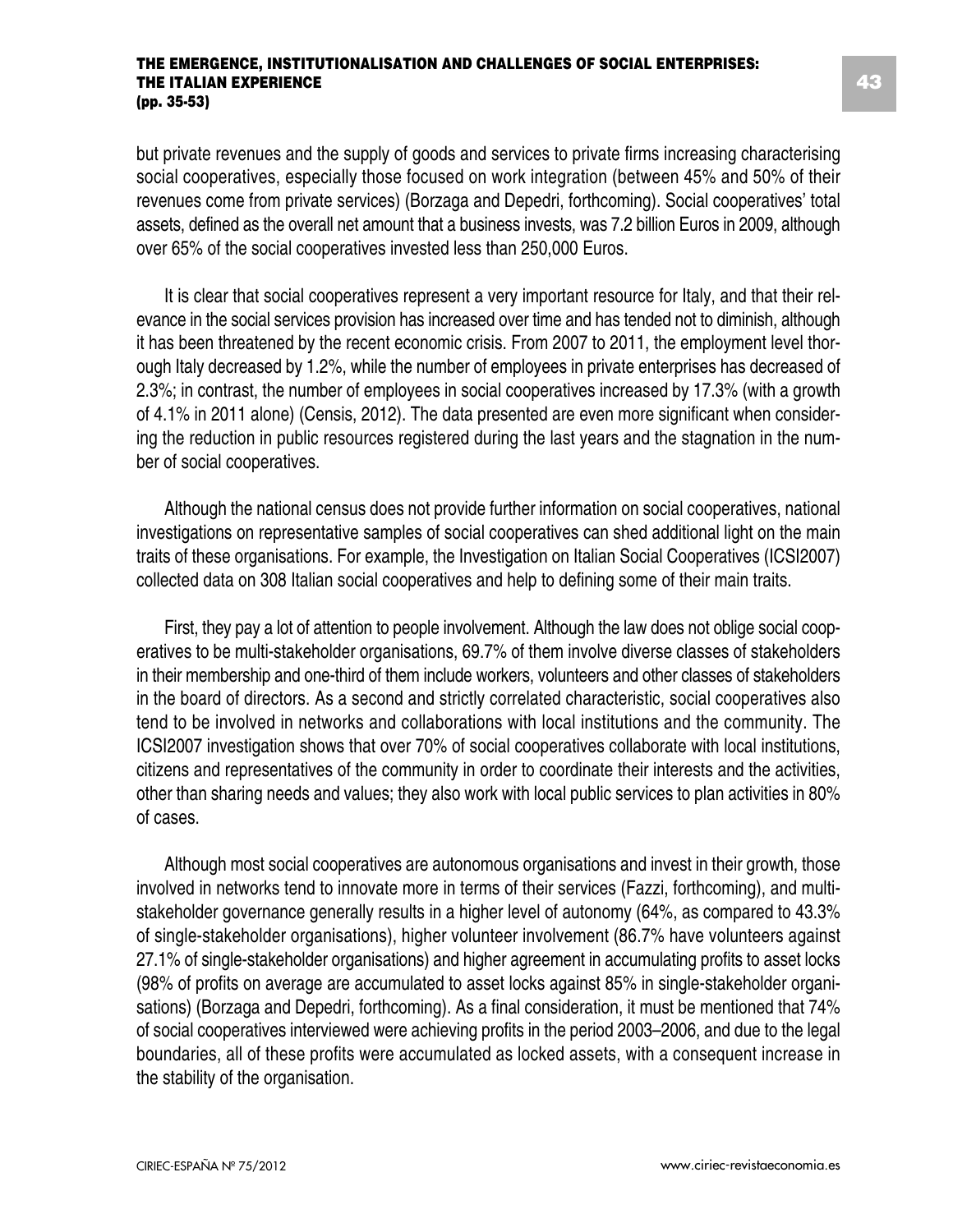All of the data presented above help to illustrate the success of the social cooperative model. Not only has the rapid evolution of social cooperatives in the 20 years after institutionalisation been unexpected, but these organisations have also experienced innovations in their sectors of activity, entered into new types of relationships and exchanges with private and public partners, achieved high levels of autonomy and increased the benefits produced for local communities.

# **4.- Economic and social impacts of social cooperatives and social enterprises**

While the data presented above give an idea of the dimension of the phenomena and of the main traits of social cooperatives, other investigations and experience provide evidence of social cooperatives' great potential to support economic development, both in general and at the local level. Social cooperatives are making an important contribution to economic dynamism and growth from various perspectives. In environments characterised by poorly functioning markets – such as the social, healthcare and educational services sector – they contribute to reducing market failures and improving the welfare of people and communities, thus supporting economic development.

The impacts and benefits generated by social cooperatives are mainly the consequence of their distinctive features: their governance structure, their connection with the local community, and the enjoyment of trust and reputation among their stakeholders. These aspects represent levers for increasing welfare effects other than at the production level. This raises the question of what we mean by welfare effects, and how we can sketch the main benefits produced by social cooperatives.

The first, most direct and most obvious impact is the ability to answer to social needs not satisfied by other public or private providers. As demonstrated by the sectors in which social cooperatives perform and by the data from some investigations, social cooperatives supply their services to a huge number of clients. Furthermore, they frequently perform in areas in which neither private organisations nor public services are present; thus, their clients would not be provided with any service if the social cooperative did not exist.

The second type of impact is the role of social cooperatives in generating jobs. Social cooperatives develop new activities and create new employment in the sectors of social and community services. Moreover, work integration social cooperatives integrate employees into the workforce who would otherwise be unemployable due to mental disorders, physical disabilities, dependency on drugs and alcohol, and so forth. Furthermore, one must not underrate the relevance of all types of social cooperatives in employing workers with high difficulties in finding a job in the labour market as ordinary workers in good working conditions. Women with children who seek flexible jobs (part-time jobs, for example)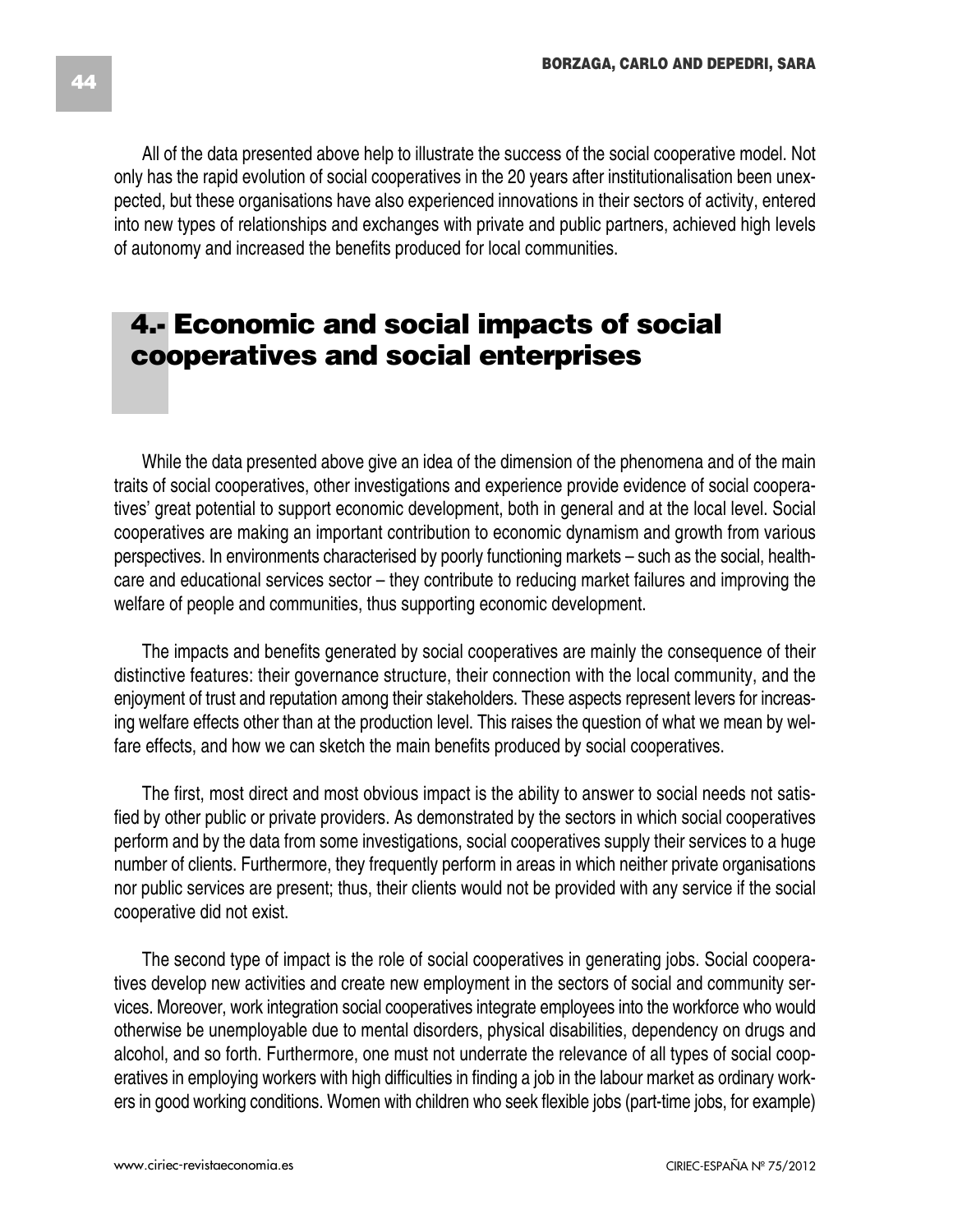compose the greatest part of the human resources of social cooperatives. A recent investigation into Italian social cooperatives has also demonstrated that at least one third of ordinary workers in work integration social cooperatives are older and undereducated, with long-term unemployment experience (Borzaga and Depedri, forthcoming).

The role of social cooperatives is not limited to providing jobs; they also provide good quality jobs. Most of the contracts offered are open ended, and the percentage of flexible or irregular contracts is less than that in for-profit firms. Wages provided to workers by social cooperatives are in line with those in for-profit firms, and they are significantly lower only in relation to those of civil servants in the same sectors of activity. Both ordinary and disadvantaged workers in social cooperatives are found to be very satisfied with their jobs (Table 5), and are especially satisfied with their relationships with colleagues and superiors, their autonomy in decision making, their interest in their activities, their professional and personal growth and the flexibility of the working hours. Furthermore, they perceive high levels of distributive and procedural fairness that characterise the working environment, and they declare that they have high levels of intrinsic motivation. These factors explain both their high satisfaction with their jobs and why they generally want to stay in these organisations as long as possible.

| Satisfaction with                           | Average values<br>(average scores from 1 to 7) |
|---------------------------------------------|------------------------------------------------|
| Extrinsic aspects                           |                                                |
| Professional development                    | 4.6                                            |
| Wage                                        | 3.7                                            |
| Working hours                               | 5.3                                            |
| Career opportunities                        | 3.8                                            |
| Job security                                | 5.3                                            |
| Intrinsic aspects                           |                                                |
| Social usefulness of the work               | 5.9                                            |
| Autonomy in decision making                 | 5.1                                            |
| Social recognition                          | 4.9                                            |
| Variety and creativity of the job           | 5.3                                            |
| Relationships with superiors and colleagues | 5.7                                            |
| The job as a whole                          | 5.5                                            |

### **Table 5. Satisfaction with some aspects of the job (average scores)**

A third positive consequence of the presence of social cooperatives is estimated by looking at their allocative and distributive mechanisms, which produce socially beneficial goods and contribute to reduced poverty (Tortia, 2010). Data from ICSI2007 demonstrate that social cooperatives per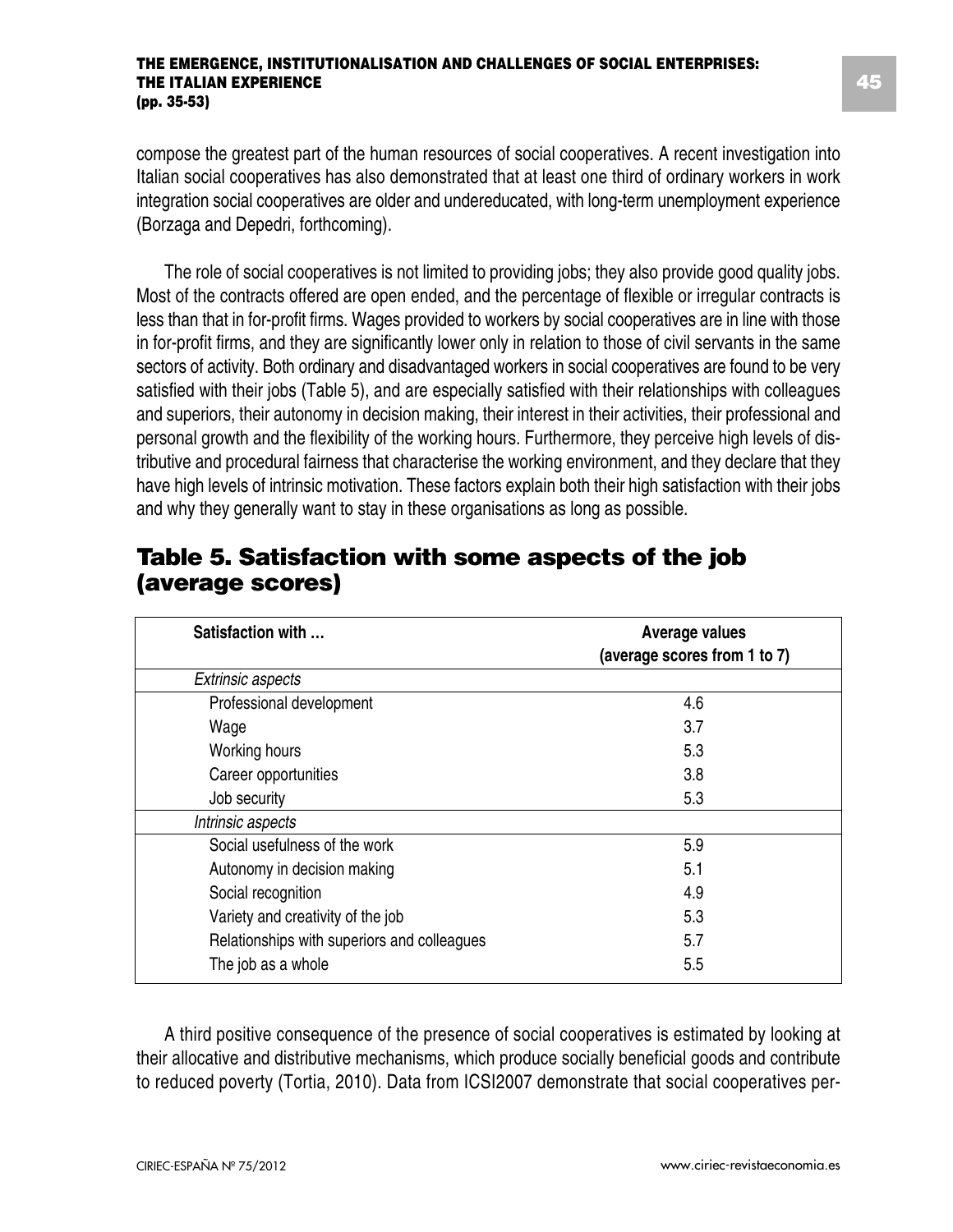form an important distributive function, that is, they often supply free services to people in need (Borzaga, Depedri, and Tortia, 2009). Specifically, 40% of Italian social cooperatives have introduced a new main allocation mechanism wherein they distribute resources without asking users to pay prices that fully cover the costs; some extra services are frequently supplied free of charge to all clients (in 48% of social cooperatives) or to only the poorest classes of clients (36%), while in a few cases, social cooperatives provide some services at less than their price. This distributive function therefore consists in the delivery of goods and services to people unable to pay for them. Among social cooperatives performing a distributive function, the estimated monetary value of these distributive effects is very high: 58,000 Euros on average per enterprise. In order to cover this cost, social cooperatives can collect added resources from the local community: They attract volunteers, donations, and intrinsically motivated workers who exert higher effort levels and who donate overtime; price discrimination can be also exercised (i.e. social cooperatives recur to the clients' acceptance of price discrimination) when it is not possible to break even with homogeneous prices. These resources and methods can only be activated by enhancing the organisation's trust, reputation and altruism in the local community. Furthermore, the cooperatives frequently accumulate financial resources in their asset locks in order to enforce their redistributive function (as asserted by 34% of social cooperatives in the investigation). It is possible, therefore, to claim that social cooperatives do not simply produce social services and answer to social needs; rather, they also have a distributive role which before now was only attributed to the public sector.

As a fourth implication, social cooperatives produce positive externalities at the local level. They increase local wellbeing, enhance the production of social capital and enable the distribution of resources in favour of people in need. They promote inclusive governance models that empower the local community in strategic decision making. Social cooperatives take economic activities with a social goal out of the informal economy, and help to foster social cohesion and enhance the level of trust within society and the economy (Borzaga, Galera, & Nogales, 2008). All of these aspects are very important and confirm the role of these organisations as innovative agents of economic development. Regarding social capital, social enterprises increase voluntary work, enhance the diffusion of knowledge and social norms within the community, diffuse trust and cooperation and increase relationships and social cohesion (Borzaga, Depedri, Tortia, 2010). However, one of the required elements for increasing the impact on local society is the tendency to build networks and ties with public authorities, other firms and civil society organisations. Relationships with the local community strengthen fairness principles, collective actions and altruistic behaviour. At the same time, networking relationships and external ties can influence the internal equilibrium of the organisation, because internal norms develop in connection with the social values prevalent in the community of reference. Furthermore, deviant behaviour can be sanctioned materially and normatively, not only by the organisation but also by other stakeholders, and is also reduced by networking relationships among constituent firms and with external actors. Therefore, adherence to general community ideals influences the social norms within the network and the behaviour of all parties.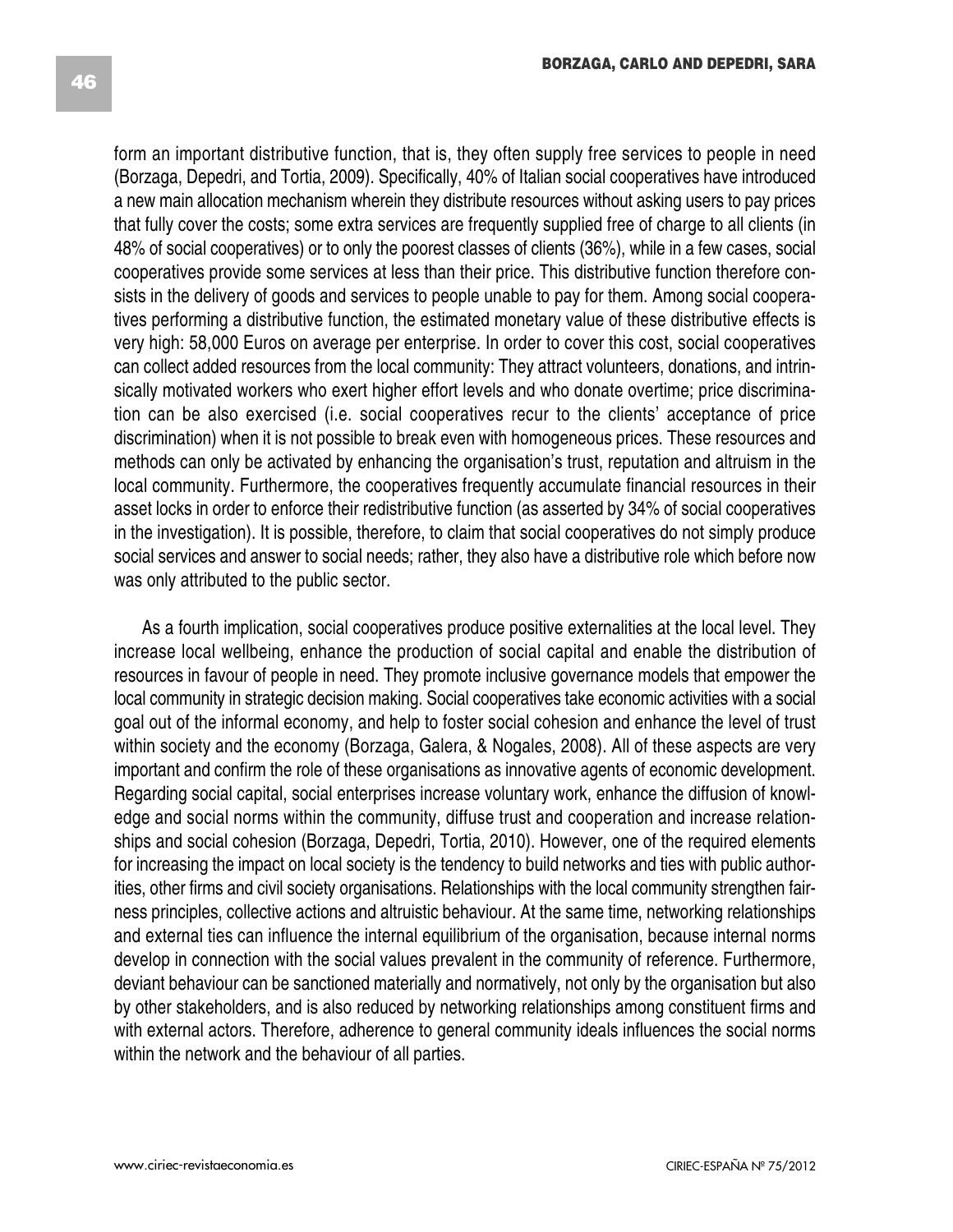While the described implications have been frequently tested in the literature, recent investigations at the local level have also tried to quantify the financial benefits for the society and specifically for the public administration. As regards social cooperatives producing social services, they are generally demonstrated to be more flexible and innovative organisations than public institutions. Little or no bureaucracy and the involvement of community representatives in the decision-making process increase social cooperatives' ability to produce services that better answer the real needs of the population and to adapt them to the emergence of new needs. Moreover, as a result of work integration social cooperatives, when one compares the costs (mainly public supports, like subsidies end fiscal advantages) and benefits (taxes paid by both the employed workers and the cooperative and the decrease in the demand for social and health services by the disadvantaged workers) public authorities save more than 5,000 Euros per year per person due to the employment of vulnerable persons by social cooperatives, (Borzaga and Depedri, forthcoming).

These are only a few examples of the benefits that social cooperatives can produce to ameliorate the socioeconomic systems of their communities and reducing marginalisation.

# **5.- The Italian law on social enterprises**

In the years following the approval of Law 381, some other nonprofit firms (such as foundations and associations) already in existence started to become productive organisations, bringing about a progressive expansion in the entire nonprofit area of social services provision. However, despite the growth in the importance of diverse nonprofit organisations in the delivery of social services, social cooperatives are the only organisations fully equipped by law to provide this type of service. In 2005, almost half of the social spending of medium-sized and large Italian towns was managed by social cooperatives and other productive nonprofit organisations, and approximately 80% of contracts were awarded by local authorities to social cooperatives (Borzaga, Laratta, and Depedri, 2010). Moreover, there were legal difficulties which prevented other nonprofit organisations from conducting their entrepreneurial activities without restriction. These organisations were constrained in the range of activities in which they could engage, both by law and by the high level of capital investment required. At the same time, many of them were not willing or could not transform into cooperative organisations. The need for a new and wider definition of those all productive nonprofit organisations became progressively clearer.

At the beginning of the 21<sup>st</sup> century, a bargaining phase started for the regulation of the new legal form, namely the social enterprise. After a long discussion among social enterprise experts, the Forum of the Third Sector Organizations, and government, parliament passed a delegation to the government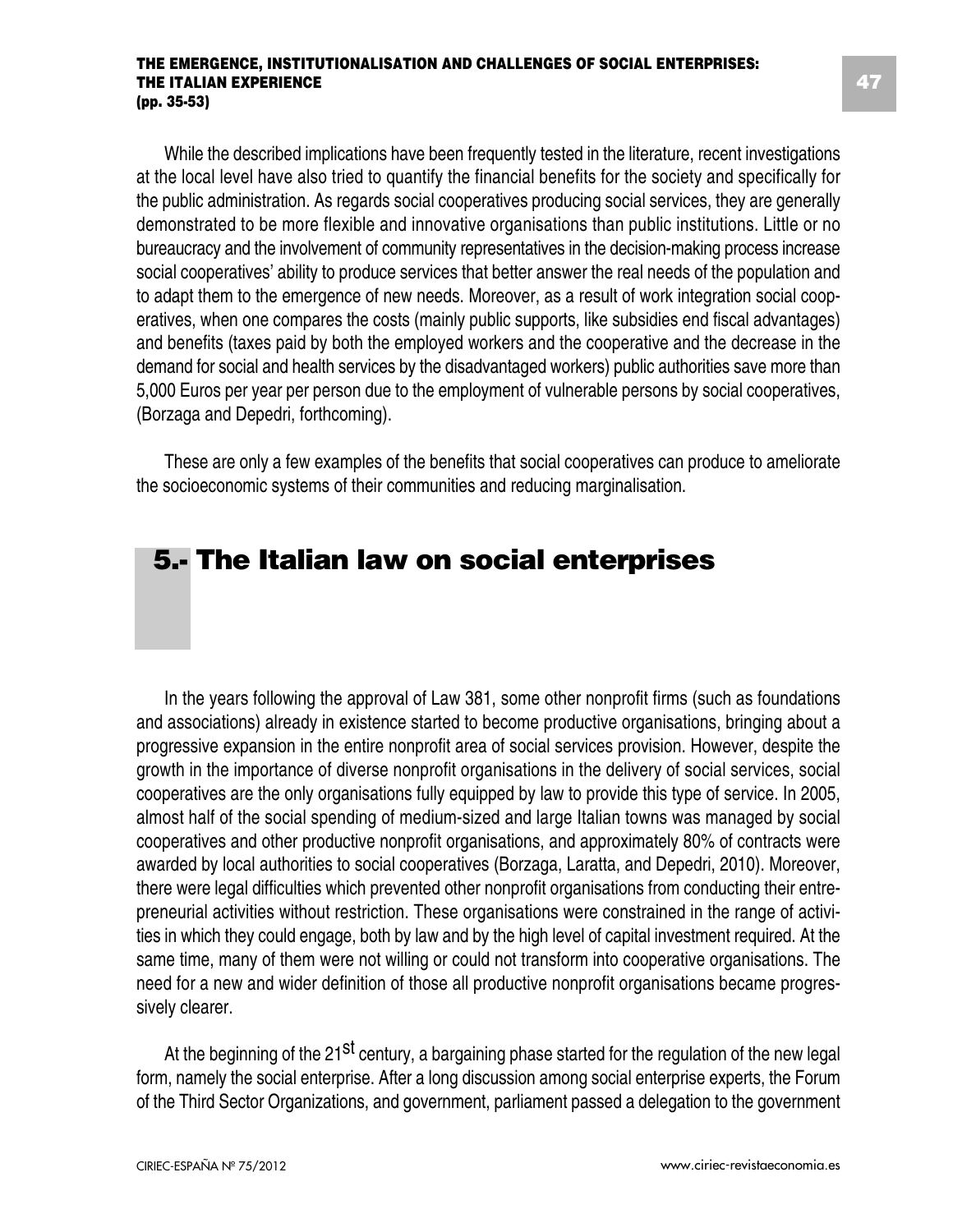(nr. 118 on 13<sup>th</sup> June 2005) which was then enacted on 24<sup>th</sup> March 2006 as Law 155. While Delegation to the Government 118/2005 provided explicitly for a register of social enterprises, Law 15/2006 did not immediately provide for the implementation of the register. In January 2008, four more decrees were approved which identified specific requirements that organisations had to conform to in order to qualify for recognition as social enterprises. Although the first three of these decrees were enacted almost immediately after their approval in 2008, the fourth did not actually become effective for a further two years. In fact, there was not even a register for social enterprises until 2010 (Borzaga, Laratta, and Depedri, 2010).

While the law provides for the institutionalisation of social enterprises, the new notion represents neither a new legal form, nor a new type of organisation, but rather a *legal category* in which all eligible organisations may be included, regardless of their proprietary and organisational structure. Therefore, eligible organisations can be traditional cooperatives (i.e. employee-, producer- or customerowned firms), social cooperatives, investor-owned firms (i.e. business corporations) or traditional nonprofit firms (i.e. associations and foundations). In this regard, the Italian law is a general law on social enterprises and not a particular law on a specific (or unique) form of social enterprise. The law, in fact, provides that '*any nonprofit private organization, which permanently and principally carries out an economic activity aimed at the production and distribution of goods and services of social interest, and pursues general-interest goals*' (Law 155/06) is eligible to apply for the status of social enterprise*.* However, according to the law, the legal status of a social enterprise can be assumed by neither a single individual nor a public entity, since it needs to be a collective initiative of a private nature. Furthermore, companies and for-profit entities cannot control or manage social enterprises.

The law identifies the economic sectors of public utility in which social enterprises can operate<sup>3</sup>: a) welfare services; b) health care; c) social-health care; d) education and professional training; e) environmental and ecosystem protection; f) development and cultural heritage; g) social tourism; h) academic and post-academic education; i) research activities and delivery of cultural services; l) extracurricular training; and m) support to social enterprises. Furthermore, organisations that undertake entrepreneurial activities aimed at work integration can obtain social enterprise status if at least 30% of their total staff comprises disadvantaged or disabled workers.

The other legal requirement for assuming the status of social enterprises is the nonprofit distribution constraint: Social enterprises cannot distribute either profits or parts of assets to their directors, shareholders, members, employees or collaborators; moreover, they are asked to invest their income in the core business or in increasing their assets.

By defining social enterprises, Law 155/2006 clearly implies that social enterprise status cannot be assumed by any and all nonprofit organisations, but only by those involved in entrepreneurial activity. They must achieve a minimum capital (20,000 Euros), have a system of upward accountability (such

<sup>3.-</sup> Although organizations can also engage in other activities, the principle activity has to account for more than 70% of the total income. *Conversely, the maximum income deriving from activities not recognized by the Law must not exceed 30%.*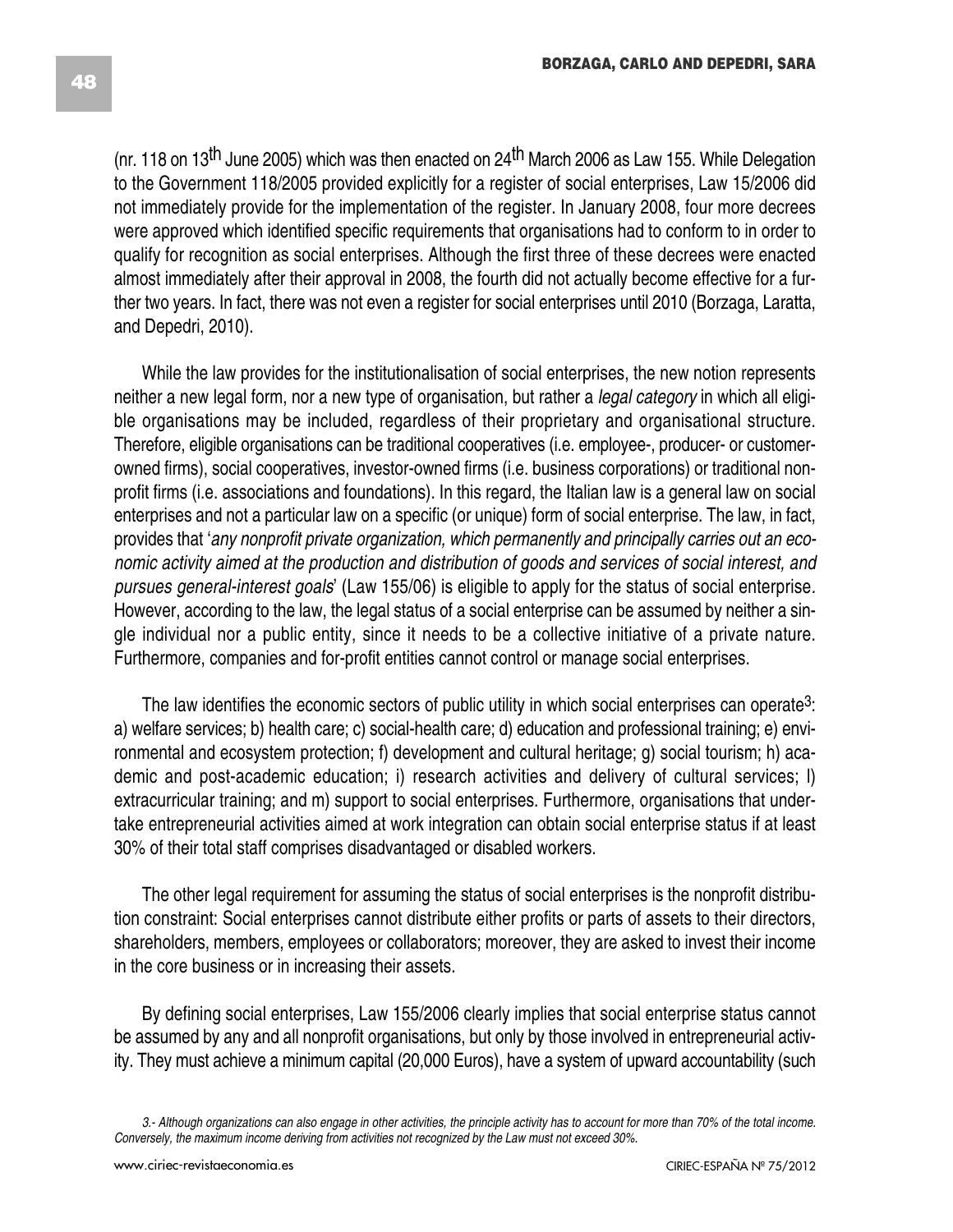as annual reports and the submission of a yearly balance budget) and include employees other than volunteers. Notwithstanding these restrictions, the law has been significantly strengthened over the provisions by Law 381/1991 on social cooperatives, in terms of identifying both the sectors of activity in which social enterprises can operate and the legal form that social enterprises can adopt. Regarding the former, the law gives attention to new sectors of activities and new types of vulnerable people that can enjoy of the services of social enterprises. Nonetheless, the new law does not give the new social enterprise the same fiscal benefits that are recognised in social cooperatives and existing nonprofit organisations, and at the same time, it increases the operational costs.

It is difficult to evaluate this new model of productive nonprofit organisation, since the law is recent and few data are available. Moreover, data can be conflicting depending on the source on which the phenomenon of social enterprises is estimated. In fact, the first investigation trying to estimate the consistency of the theoretical population of social enterprises (Borzaga and Zandonai, 2009) revealed that the number of existing nonprofits that were potentially structured as social enterprises (as defined by law) amounted to more than 15,000 organisations in 2008 – of which 8,000 were social cooperatives – with a total of 350,000 employees, 10 million clients and a revenue of nearly 10 billion Euros. Furthermore, by including other types of nonprofits which were partially engaged in service provision4, the estimated number of potential social enterprises soared to 41,742. Going to the extreme by including for-profit organisations which appeared to be particularly active in the non–profit seeking sectors identified under Law 155, the estimate rose to 496,000 organisations, employing some 1.5 million people.

When moving from the estimation of the theoretical number of existing social enterprises to the data on the official register of social enterprises, the view changes drastically. As provided by law, organisations that acquire the qualification of social enterprises must be recorded in the public register. However, as already mentioned, the register was only activated in 2008, and in these three years the number of organisations registered has been just over 500 units.<sup>5</sup> Among the registered organisations, only few are social cooperatives and most of the registered social enterprises were not active before their inscription in the register. The sectors in which the registered social enterprises perform significantly overlap with those in which social cooperatives are diffused, apart from a higher presence of the new social enterprises in the provision of educational services. The diversification of the sectors of activity is therefore a characterisation of new social enterprises. Due to only not the limited number of registered social enterprises but also their small size, the numbers of employees and clients are very small when compared to both the potential and the numbers in social cooperatives.

<sup>4.-</sup> Some estimates have been carried out by actualizing the main data collected by ISTAT and Unioncamere on social cooperatives and *other nonprofit organizations engaged in production activity.*

<sup>5.-</sup> The data on Italian social enterprises are not totally surprising. A similar situation has been found in the UK, where the number of social enterprises actually registered with the Chamber of Commerce amounts to fewer than 3,000, while it is estimated that there are 62,000 such enter*prise in total.*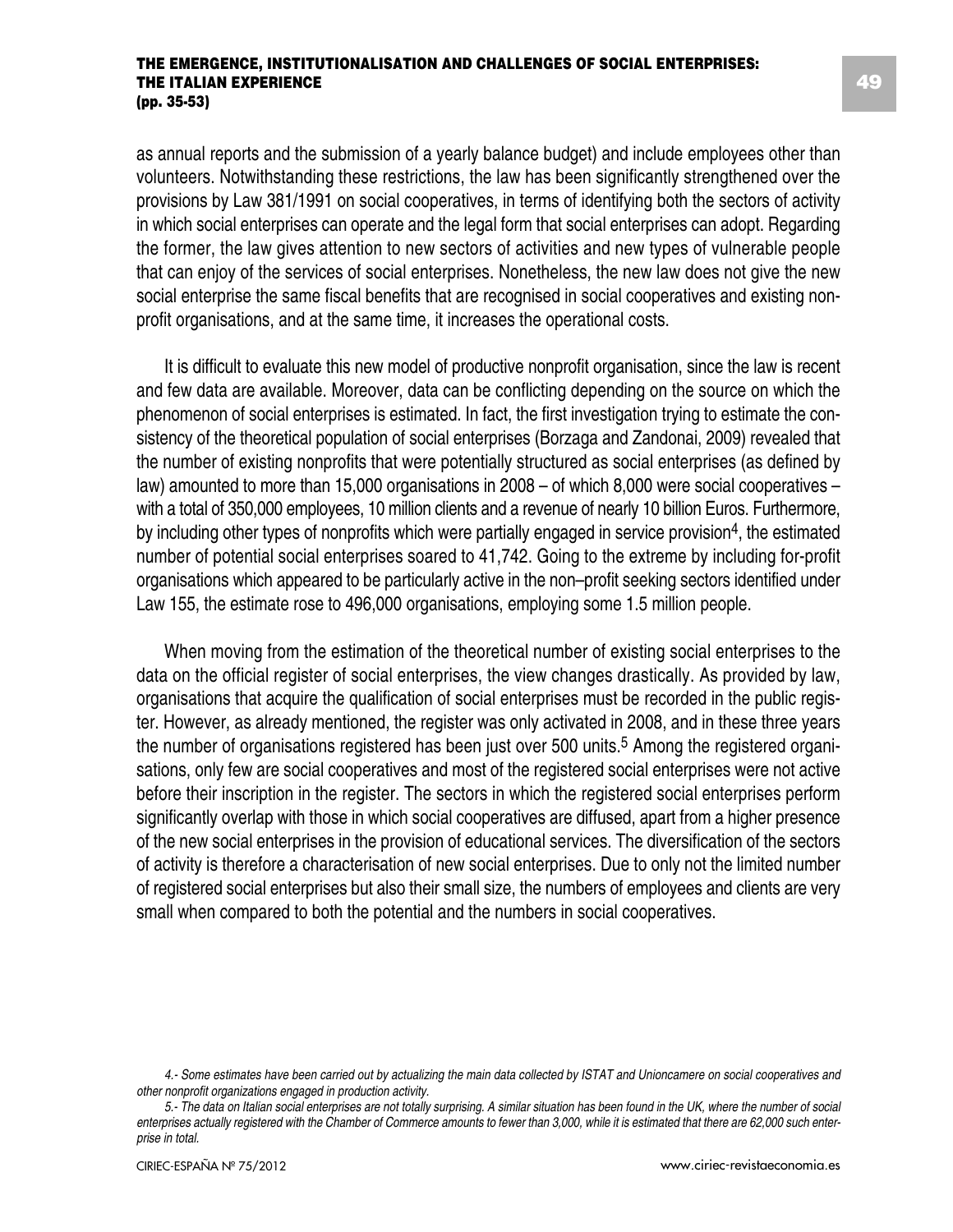# **6.- What explains the different success of social cooperatives and social enterprises?**

Two main questions emerge when looking at the different levels of success of social cooperatives and social enterprises. First, why, notwithstanding the high number of potential social enterprises, have only few of them actually been registered? Second, what are the reasons for the diverse success of social cooperatives and social enterprises in Italy? The answers to these two questions are the same.

First, when Law 381/1991 was passed to regulate social cooperatives, these organisations were already an existing phenomenon. Furthermore, they were organised in a representative movement, where second-tier or umbrella organisations (like local and national federations and consortia) were supporting the movement and giving voice to their needs and roles. This was not the case for social enterprises, which were not diffused or organised in a representative movement.

Second, while some newly founded organisations can find diverse motivations for assuming the categorisation of social enterprises (reputation, visibility on the final market, social goals, etc.), the already existing organisations that could transform themselves into social enterprises are mainly in search of financial benefits, which the new law does not provide. Therefore, since the law does not give them with clear financial motivations such as tax incentives, potential social enterprises are a little confused about the convenience of adopting the new qualification, and most of them would experience more costs than benefits in becoming social enterprises.

Linked to this, the lack of enthusiasm by existing organisations can be explained in part by the charges and extra responsibilities imposed by the law on social cooperatives and other nonprofit organisations undertaking the transformation. For example, for associations and foundations, the costs for adapting their model and management to the parameters required by law are sometimes very high. This is especially the case when nonprofit organisations do not autonomously adopt a social accountability system or when they must amass the minimum capital of 20,000 Euros.

Different difficulties of adaptation can be also encountered by holdings and limited liability companies. In order to become social enterprises, these organisations are asked to adopt a participative and democratic governance that usually does not characterise the private for-profit firm. Therefore, while the other parameters and the restriction on the profit distribution do not represent a real obstacle, the change in management strategies and decision-making processes can be very difficult and impracticable, at least in the short run.

The impact of the crisis on the decision to innovate among social cooperatives and nonprofit organisations must not be underestimated. The law and the register came in force on the heels of the economic crisis, and certainly the reaction of many social cooperatives and nonprofit firms has been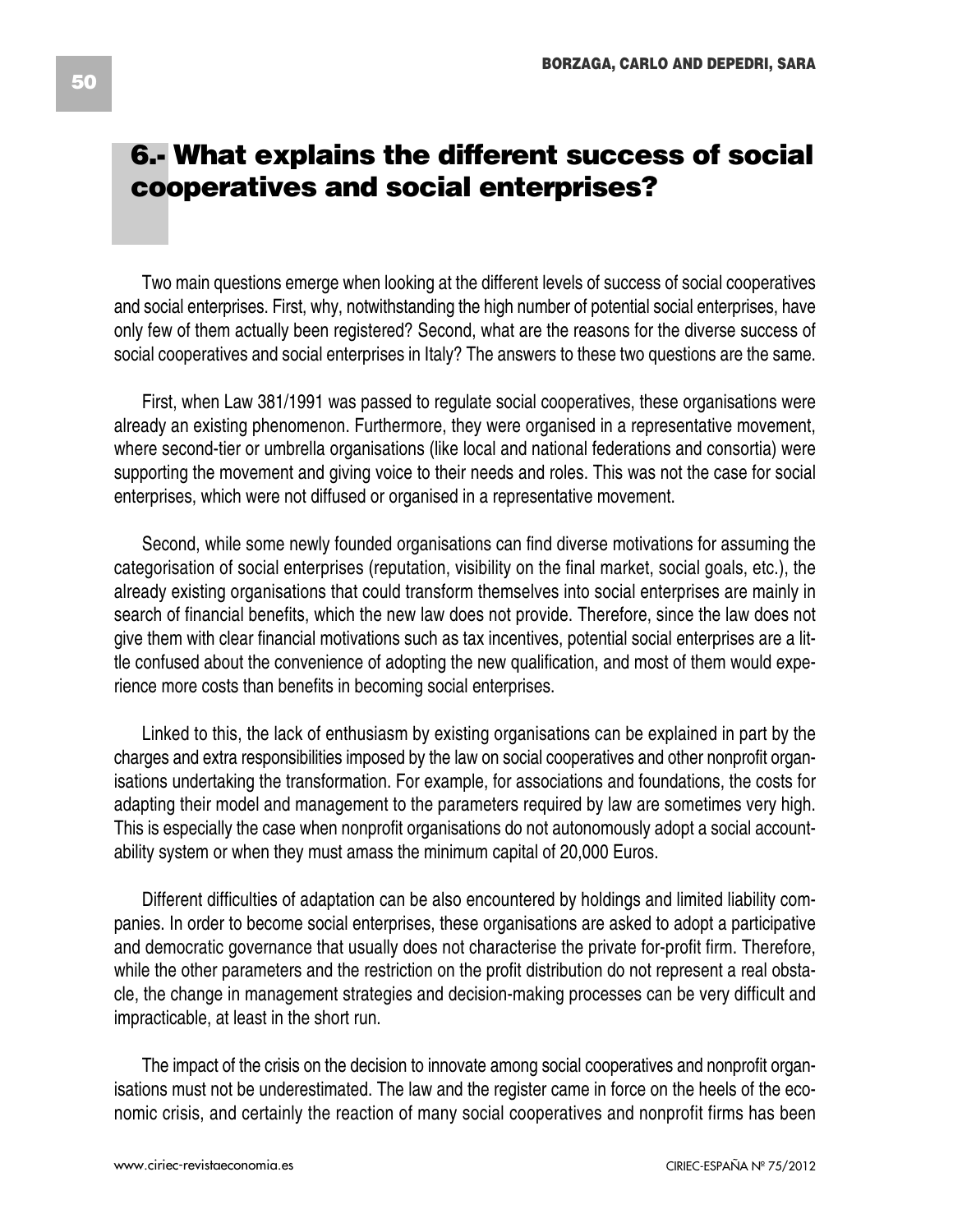cautious, favouring familiar dynamics and partnerships rather than choosing a new road as social enterprises without being certain of the benefits of such a step. Moreover, as the data demonstrate, the crisis has also halted the continuous growth of social cooperatives, and this has exacerbated the need for financial support, which the law on social enterprises does not provide.

The opportunity to open new sectors of activity represents another explanation for the difficulties involved in the development of social enterprises. From their institutionalisation on, social cooperatives have been supported by a public demand for their services (the public authorities still represent one of the main financers of the services of social cooperatives); however, in the new sectors which social enterprises can enter, the public administration is neither the main nor an important clients – rather, it is eventually a weak counterpart. Consequently, social enterprises should operate more on the private market for goods and services, searching for private demand and private revenues from citizens. This activity is more risky and diversification is difficult, since the production of other traditional welfare services (social services, healthcare, education) is already covered by the supply by social cooperatives; however, the rewards are also potentially greater. Finally, it seems that the new law is not completely understood by practitioners, who lack information about it.

These factors explain why, in spite of the huge number of potential social enterprises and their appearance as sturdy and productive firms, the transformation of productive third-sector organisations in social enterprises has not taken place, as well as reactions to the new law have generally not been enthusiastic. However, the development of social enterprises is still in its inception, and there are signs that in the next few years, the new law will make an important contribution to social and economic development in Italy.

# **7.- Final remarks and conclusions: what are the prospects for social enterprises?**

The analysis of the trend of social cooperatives and social enterprises and of the evolution of both the welfare system and the organisations themselves allow the conclusion that the dynamics of the movement have changed over time and are still changing. The first part of the cycle, involving the expansion and growth of the social cooperatives movement, seems to be complete. In fact, on the one hand, the development of these organisations has ensured the achievement of good coverage of needs: The demand for social, healthcare and educational services seems to have been satisfied in many regions (with the exception of the south), and therefore a significant increase in the supply of these services does not seem required and expected. On the other hand, the cutting back (or at least stagnation) of public resources devoted to supporting the production of social services by private social enterprises has also reduced the opportunity of expansion in the sector. Existing social enterprises are restricted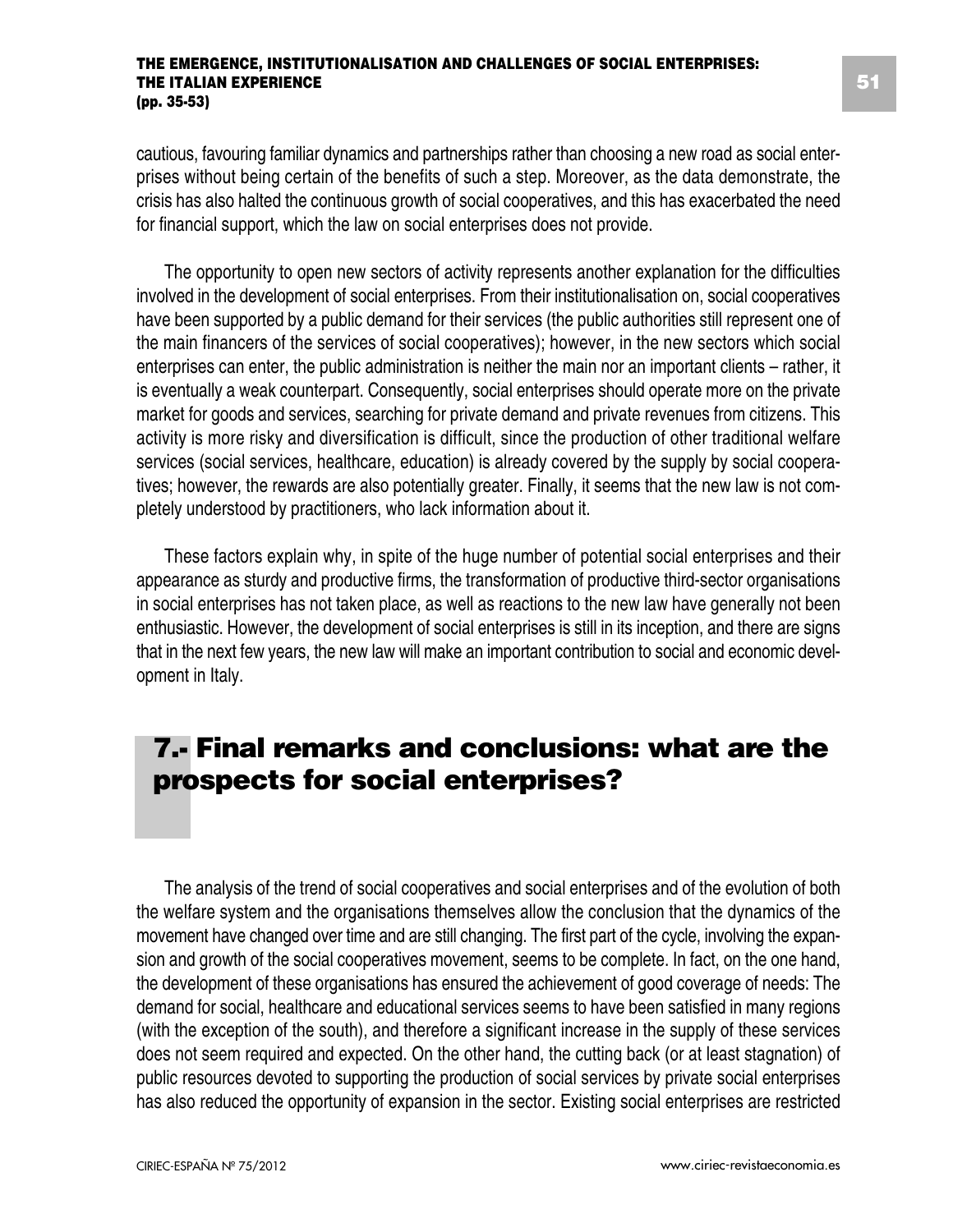when it comes to investment and growth. The emergence of new social enterprises in the same sectors of activity could increase competition among social enterprises in terms of having to share limited public financing.

A new cycle, however, is beginning, and this must be supported in order to ensure the future of social enterprises. The financial crisis has shown that, while the demand for traditional services is has been satisfied, a new demand for social, personal and community services is emerging, and these new needs risk remaining unsatisfied by both private and public organisations. Social cooperatives and social enterprises may be able to respond to these needs, but the revision of some procedures and the planning of new strategies is required if they want to produce the new services. First, social cooperatives and social enterprises must search for private demand. They must overcome the idea that public authorities can buy their services or can indefinitely support their activities through subsidies or contractual agreements, and they must plan strategies for price discrimination and private contributions. Second, social cooperatives and social enterprises must be innovative. Services must be supplied in a different manner from both public bodies and private for-profit firms. The governance structures must be changed, enlarging the membership and the board of directors to stakeholders not yet included, and these should mainly be clients. The assets must be increased by considering that the organisational stability is ensured not only by the human resources, but also by capital. Innovative practices must therefore be planned to collect capital and monetary resources in general.

The law on social enterprises can support this new cycle. It opens the activity of social enterprises to new sectors of activity and allows them to collect capital through new practices and in simple ways. Nonetheless, while the future of social enterprises appears to be an open path, it is also true that beaten path that has not yet been trodden is riskier and more difficult to travel and explore.

# **Bibliography**

- BERNARDI, A. & TRIDICO, P. (2010): "El mercado de trabajo y el sector cooperativo en Italia", *CIRIEC-España, Revista de Economía Pública, Social y Cooperativa*, 70, 149-178.
- BORZAGA, C. (1995): "La cooperación social en Italia", *CIRIEC-España, Revista de Economía Pública, Social y Cooperativa*, 21, 125-138.
- BORZAGA, C. (2004): "From Suffocation to Re-emergence: the Evolution of the Italian Third Sector". In A. Evers, J. Laville (Eds.), *The Third Sector in Europe*, Cheltenham Northampton, Mass: Elgar, 45-62.